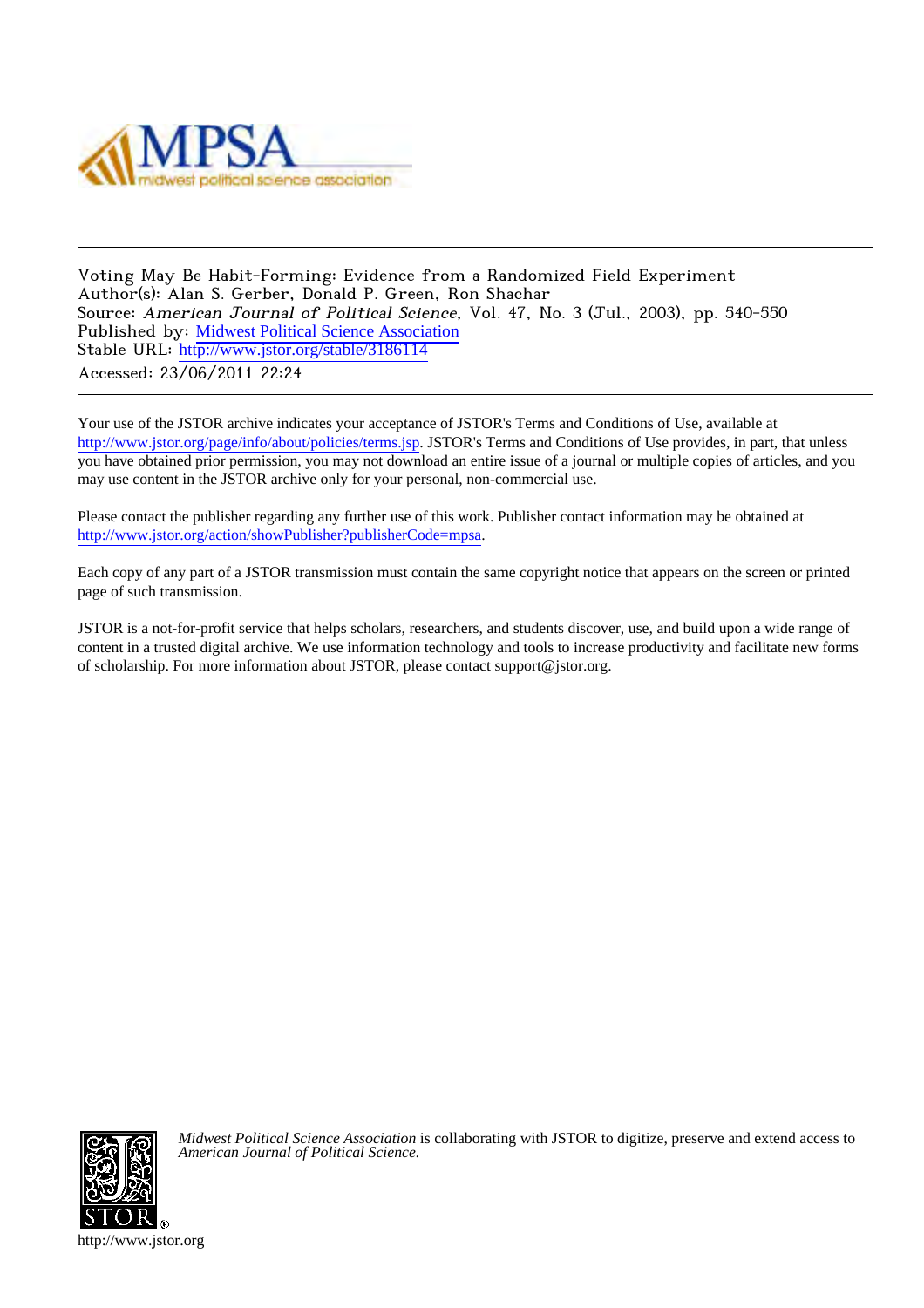# **Voting May Be Habit-Forming: Evidence from <sup>a</sup> Randomized Field Experiment**

**Alan S. Gerber Yale University Donald P. Green** Yale University **Ron Shachar** Tel Aviv University **Tel Aviv University** 

> **Habit is a frequently mentioned but understudied cause of political action. This article provides the first direct test of the hypothesis that casting a ballot in one election increases one's propensity to go to the polls in the future. A field experiment involving 25,200 registered voters was conducted prior to the November general election of 1998. Subjects were randomly assigned to treatment conditions in which they were urged to vote through direct mail orface-to-face canvassing. Compared to a control group that received no contact, the treatmentgroups were significantly more likely to vote in 1998. The treatment groups were also significantly more likely to vote in local elections held in November of 1999. After deriving a statistical estimator to isolate the effect of habit, wefind that, ceterisparibus, voting in one election substantially increases the likelihood of voting in the future. Indeed, the influence of past voting exceeds the effects of age and education reported in previous studies.**

**or the better part of a century, political scientists have charted individual and group differences in political participation. Scholars such as Harold Gosnell (1927) observed early on that voter turnout rates differed markedly among groups defined by ethnicity, class, gender, and region. In the 1950s, these aggregate patterns were corroborated by panel surveys showing that individuals with strong party attachments and high levels of education were much more likely to vote in successive elections (Campbell et al. 1960). Pooling cross-sectional surveys over time, analysts since the 1960s have found large and enduring turnout differences among age cohorts (Miller and Shanks 1996). In sum, persistence in voting behavior ranks among the most robust empirical generalizations in political science.** 

**What accounts for this persistence? This question is seldom the subject of theoretical reflection or empirical investigation, despite the importance of temporal linkages for a wide array of social science hypotheses. One answer, implicit in most social-psychological research, is that the psychological impetus to vote endures over** 

**time. Certain people have longstanding feelings of civic obligation, interest in political affairs, and a sense of themselves as voters. These attitudes, or enduring response tendencies, continually express themselves over a series of elections (Campbell et al. 1960; Milbrath 1965; Verba and Nie 1972). A second answer, which grows out of research on contextual effects, holds that certain voters are continually mobilized by campaigns and people in their social environment (Huckfeldt and Sprague 1992; Lake and Huckfeldt 1998). By either of these accounts, voting tendencies persist because people typically make similar choices under similar circumstances.** 

**An alternative explanation holds that the act of voting is self-reinforcing. When people abstain from voting, their subsequent proclivity for voting declines; when they vote, they become more likely to vote again. Voting and abstention, in other words, are habit forming. Attitudes and the environment help explain whether voting habits take root, but one's pattern of behavior itself has an independent effect on subsequent conduct.1** 

**American Journal of Political Science, Vol. 47, No. 3, July 2003, Pp. 540-550** 

**?2003 by the Midwest Political Science Association ISSN 0092-5853** 

**Alan S. Gerber, Professor, Department of Political Science, Yale University, 77 Prospect Street, New Haven, CT 06520 (alan.gerber@yale.edu). Donald P. Green, Professor, Department of Political Science, Yale University, 77 Prospect Street, New Haven, CT 06520, (donald.green@yale.edu). Ron Shachar, Faculty of Management, Tel Aviv University, Tel Aviv, Israel 69978 (rroonn@post.tau.ac.il).** 

**<sup>&#</sup>x27;This hypothesis has a long intellectual pedigree. Aristotle, for example, argued that ethical behavior shapes one's ethical sensibilities and subsequent ethical choices: "We become just by doing just acts, temperate by doing temperate acts, brave by doing brave acts" (quoted in Wilson 1995, 108).**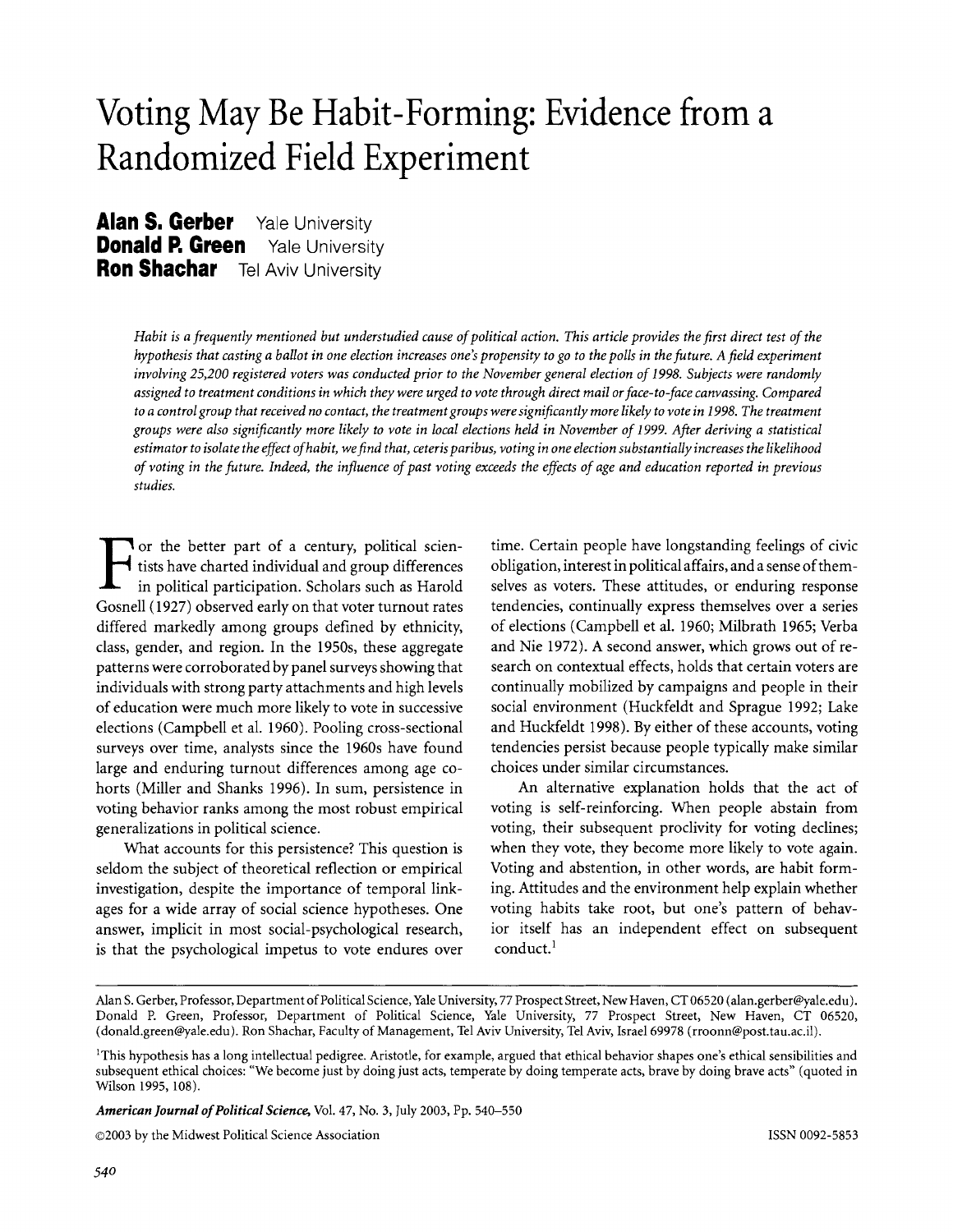**Although complementary, these hypotheses have quite distinct theoretical and methodological implications. If voting is not only a recurrent manifestation of enduring psychological or situational factors but also reflects prior voting, variations in the political environment will produce effects that extend beyond their immediate consequences. A decline in mobilization activity would lead to lower turnout in both the election to come and future elections as well. Thus, statistical models that focus solely on the instantaneous effects of mobilization (e.g., Rosenstone and Hansen 1993; Gerber and Green 2000) will underestimate its long-term effects. Similarly, if voting is self-reinforcing, cross-sectional analyses that explain voting solely by reference to various demographic or social-psychological traits (Wolfinger and Rosenstone 1980) would describe who tends to develop voting habits yet overlook the manner in which these habits perpetuate themselves or change over time. The notion that voting is habit-forming introduces a dynamic component to what has been a largely static understanding of political participation.** 

**The research literature on voting habits remains undeveloped, impeded by the limitations of nonexperimental data. In their analysis of National Election Study survey data, Brody and Sniderman (1977, 347-8) report that past voting behavior predicts current turnout, controlling for a host of individual-level traits, such as age, race, income, education, sex, and psychological involvement in politics. Although this list of control variables is long, this kind of regression analysis leaves open the possibility that the apparent influence of past voting stems from "unobserved heterogeneity" among individuals rather than habit. Unmeasured (or inadequately measured) psychological orientations or socioeconomic conditions that caused past voting behavior might also cause current turnout (Nownes 1992, 210; Plutzer 2002, 44). What is dubbed habit may simply reflect an inability to account for all of the persistent causes of voting.** 

**Concerned that voter turnout in one election may predict turnout in the next simply because factors absent from our model affect turnout in both elections, Green and Shachar (2000) propose an instrumental variables estimator to correct for persistent unmeasured causes of voting. Their analyses of the 1972-4-6 and 1992-4-6 American National Election Study Panel Surveys indicate that voter turnout indeed has a profound effect on participation in subsequent elections. Those voting in a given election were in some instances 50 percentage points more likely to vote in the next election. Although these results bolster Brody and Sniderman's contention that "Voting is for many a habit" (1977, 349), they ultimately rest on** 

**the untestable statistical assumptions associated with the instrumental variables model. Much the same type of concern applies to Plutzer's (2002) latent growth curve analysis of turnout using the Youth-Parent Socialization panel study, which also turns up evidence of habit formation. Before one can accept habit as fact, one must corroborate these nonexperimental results with experimental data.** 

**No experiments to date have set out to investigate habit, but evidence of habit formation may be gleaned from two small experiments that track the enduring effects of interviewing respondents prior to an election. Kraut and McConahay (1973) and Yalch (1976) randomly assigned lists of registered voters to treatment and control conditions. Subjects in the treatment condition were contacted as part of an opinion survey; different contacts or none at all occurred in the control condition. Kraut and McConahay (1973, 42) conducted face-to-face interviews with subjects in the treatment condition two weeks prior to a 1970 Democratic primary election in May and found that the treatment group voted at significantly higher rates in May and again the following August. Yalch (1976) conducted personal interviews with respondents in the treatment condition prior to the June 1973 special local election and tabulated turnout rates in that election, a July run-off election, and the March 1974 primary election. The effects of the treatment were powerful not only for the June election, but for the July run-off as well. Turnout in the statewide primary election of 1974, however, saw the treatment group return to rates close to that of the district as a whole.2** 

**The possibility that prior voting might shape the propensity to participate in the current election is bolstered by findings in psychology showing that prior behavior can influence future behavior, even if the subject's prior decision does not alter the apparent costs and benefits associated with the future decision. The classic study by Freedman and Fraser (1966) finds that subjects who are asked to participate in a short survey are more likely to agree to a subsequent larger request. This result demonstrates the effectiveness of the "foot-in-the-door" technique, whereby participation makes future participation more likely, even when initial compliance does not alter the terms of the subsequent request. More recent work has focused on gauging the strength and generality of this effect (see Beaman et al. 1983 for an early** 

**<sup>2</sup>Yalch's tabulation of the district's turnout rates (1976, 335) makes precise comparisons problematic. Yalch did not track turnout rates among a control group of people who were registered at the start of his experiment.**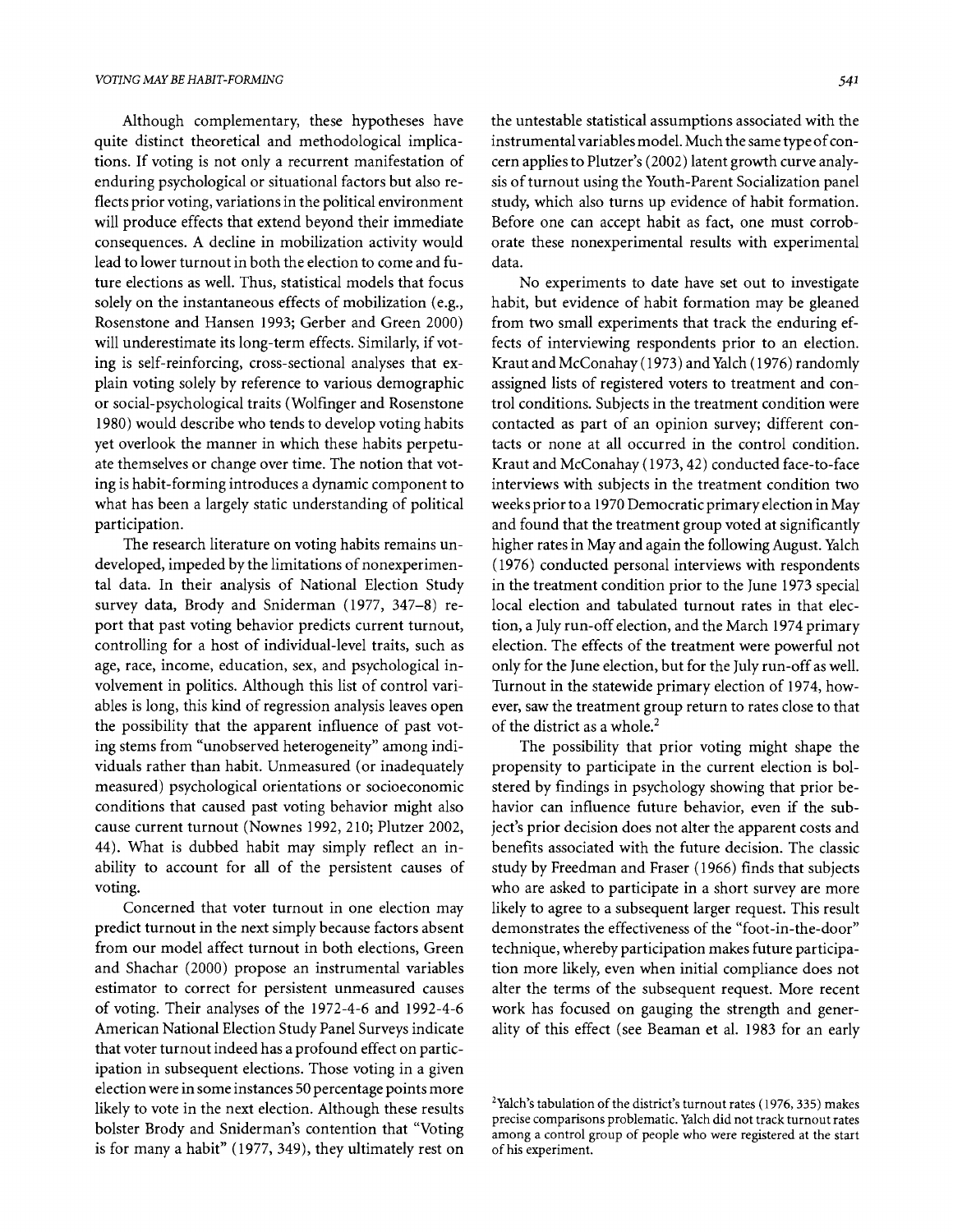**meta-analysis of 120 experimental groups), and on detailing the psychological mechanisms supporting it.3** 

**Taken together, the psychology findings and the handful of studies that speak to the issue of habit formation in political contexts lend credence to the notion that voting is self-reinforcing. The case is far from settled, however. The most relevant previous studies are the two experimental studies measuring interview effects. Both involve relatively small numbers of subjects, and neither establishes the effects of habit with much statistical precision. Although regression analyses using nonexperimental data produce consonant findings, the inherent uncertainties surrounding model specification call out for an experiment designed to test the habit hypothesis.** 

**This article reports the results of a large-scale field experiment conducted prior to the November general election of 1998. More than 25,000 subjects were randomly assigned to treatment conditions in which they were urged to vote through direct mail or face-to-face canvassing. Using public records, we tracked their voting behavior in the 1998 and 1999 November elections. We derive a statistical estimator that enables us to gauge the effects of voting in 1998 on electoral participation in 1999. This model is estimated and the results shown to be robust under a wide variety of specifications, even those that control for voting behavior prior to 1998. The estimates indicate that casting a ballot in one election profoundly increases one's propensity to vote in the next election. Our findings underscore the potential importance of habit in political participation and other forms of social action.** 

# **Detecting Habit Formation in Experimental Data**

**In the context of electoral participation, the concept of habit implies that if two people whose psychological propensities to vote are identical should happen to make different choices about whether to go to the polls on election day, these behaviors will alter their likelihoods of voting in the next election. In other words, holding preexisting individual and environmental attributes constant, merely going to the polls increases one's chance of returning. As Green and Shachar (2000) point out in their dis-** **cussion of "consuetude" effects, the ceteris paribus clause is crucial. The claim is not simply that individual differences in voting propensity persist over time. That much is obvious from simple cross-tabulations of voting behavior among respondents in panel studies. Rather, the hypothesis is that the propensity to vote changes when one votes.** 

**To formalize this hypothesis and show how an experimental stimulation of turnout can be used to produce a statistical estimate that isolates habit's effects, one must construct a model that allows for both unobserved heterogeneity among individuals and the potential force of habit. Unobserved heterogeneity can be modeled by supposing that voters can be divided into two groups according to the probability they will vote (in the absence of an experimental stimulus). "High-turnout" voters vote with**  the probability P<sub>H</sub>, and "low-turnout" voters vote with the probability  $P_L$ , with  $P_H > P_L$ .<sup>4</sup> Assume for simplicity **that the proportion of high-turnout voters in the treatment group, which was formed by random assignment, is the same as the proportion of high-turnout voters in the control group. The probability that subjects in the treatment group and control group, respectively, vote in the 1998 elections is denoted by:** 

$$
P_{98}^T = \alpha (p_H + Z) + (1 - \alpha)(p_L + Z) = P_{98}^{BASE} + Z,
$$
\n(1)

where  $\alpha$  is the proportion of high-turnout voters, and **Z is the effect of the experimental treatment on the probability of turnout.5** 

$$
P_{98}^C = \alpha \, p_H + (1 - \alpha) \, p_L = P_{98}^{BASE}, \tag{2}
$$

**The probability that voters in the treatment group and control group vote in 1999 equals:** 

$$
P_{99}^T = P_{98}^{BASE} + \delta P_{98}^T + \mu_{99} \tag{3}
$$

$$
P_{99}^C = P_{98}^{BASE} + \delta P_{98}^C + \mu_{99}, \qquad (4)
$$

**where 8 is the "habit" effect (an increase in the probability of voting attributable to having voted in the previous elec**tion), and  $\mu$  captures the change in voting probabilities **across elections. Equations (3) and (4) assume that canvassing or sending mail over a year before an election has no direct effect on voting behavior. We have not tested this assumption, though in principle it could be subjected to** 

**<sup>3</sup>Recent examples of this work include Gorassini and Olson (1995), who investigate whether the foot-in-the-door effect is explained by self-perception change, and Cialdini, Trost, and Newsom (1995) who show that the foot-in-the-door technique is more effective on those scoring higher on a measure of preference for consistency.** 

**<sup>4</sup>The arguments can be extended to any number of voter types.** 

**<sup>5</sup>The assumption that the experiment produces a similar increase in turnout rates for each type of voter can be relaxed without any**  effect on the analysis. In the two type case, Z is replaced by  $\alpha Z_H$  +  $(1 - \alpha)Z_L$ , where  $Z_i$  represents the average percentage increase in **turnout produced by the experiment for voters of type i.**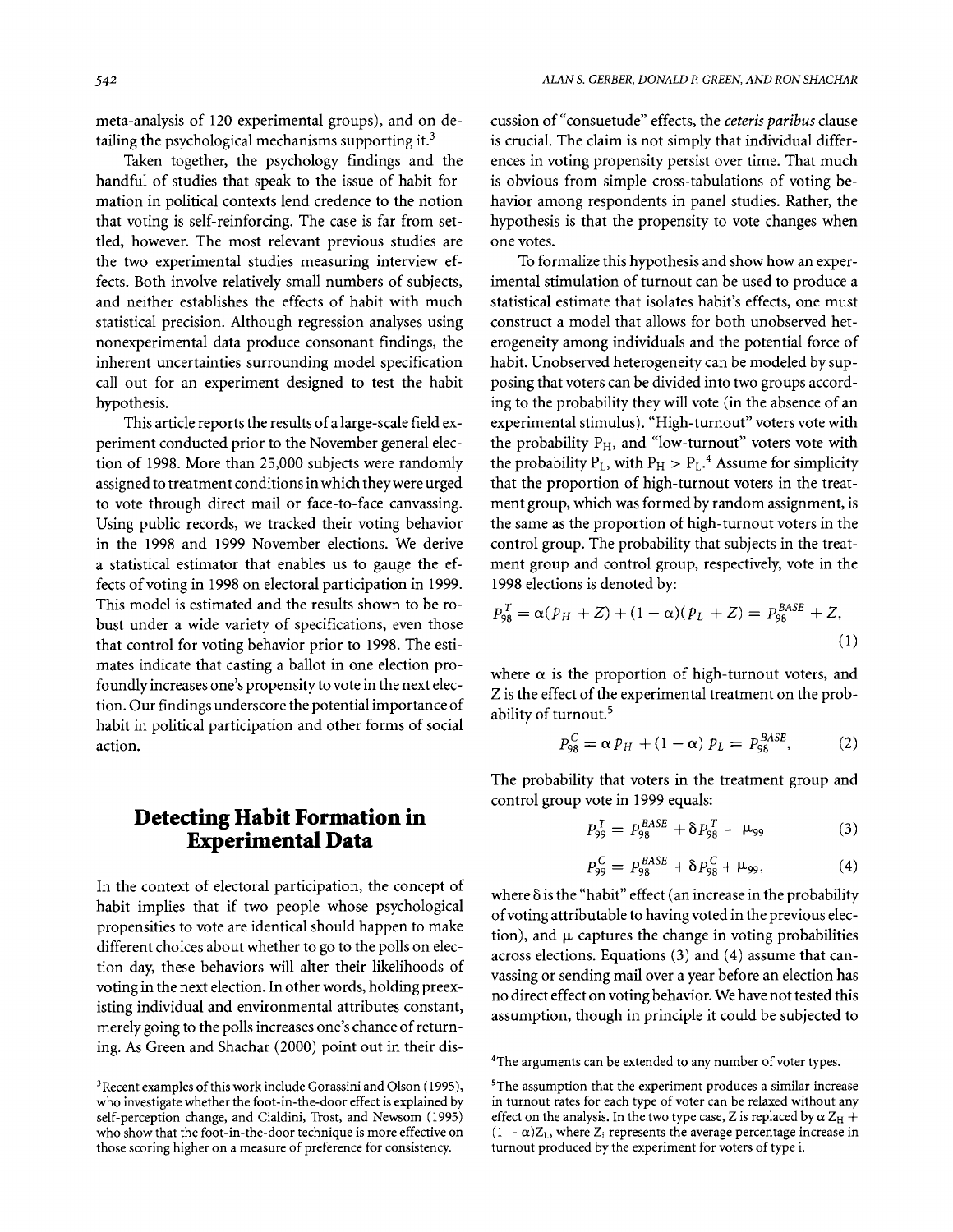**experimental verification.6 Subtracting the 1999 turnout in the control group from the turnout in the treatment group yields:** 

$$
P_{99}^T - P_{99}^C = \delta \left( P_{98}^T - P_{98}^C \right). \tag{5}
$$

**Rewriting this equation yields an expression for 8, the effect of habit on voting:** 

$$
\frac{P_{99}^T - P_{99}^C}{P_{98}^T - P_{98}^C} = \delta.
$$
 (6)

Notice that, since  $(P_{98}^T - P_{98}^C)$  equals Z, the denom**inator is the 1998 "treatment effect." The effect of habit is measured by calculating the ratio of the "long-term" increase in treatment group turnout to the "short-term" increase in treatment group turnout. Replacing these true probabilities with probabilities estimated from experi**mental data gives us an estimate of  $\delta$ <sup>7</sup>. If there were no **treatment effect, the estimate of the effect of habit would be undefined. The practical implication of this observation is that, if the effects of our 1998 intervention were small, the standard error of the estimates of the habit effect will tend to be very large. Thus, only experimental interventions that significantly increase (or decrease) turnout in a given election can offer insights into voting's long-term consequences, and weak interventions must be studied with very large samples.** 

**6We believe this assumption is justified based on common sense and the observed practices of campaign professionals (who concentrate mobilization efforts on the days and hours prior to voting). The only study that directly addresses the effect of mobilization months in advance of an election is observational research by Niven, who finds significant decay in the effects of early mobilization (Niven 2002). While the Niven study is an important addition to the literature, a skeptic might require some additional evidence. The time frame of Niven's study does not extend beyond contacts about 6 months prior to the election. Also, the study suffers from limitations inherent in observational research. It is unclear whether the key comparison, that of potential voters canvassed at different points in time with those not canvassed, isolates the effect of canvassing (or the timing of canvassing) from the effect of unmeasured differences across the sample.** 

**7Another implication of this derivation is that one cannot infer the effects of habit (8) through a regression of voting behavior in the 1999 election on voting behavior in the previous election. It can be shown that as long as both types of voters are represented in the population, the effects of habit will be confounded with differences among voters. A bivariate regression in essence compares the turnout rates in 1999 among those who did or did not vote in the previous election:** 

 $\hat{\delta} = (P_{\infty}^C | \text{Vote}_{98}) - (P_{\infty}^C | \text{Abstain}_{98})$ 

**It can be shown that this estimator gives biased estimates whenever 8 lies between 0 and 1, i.e., when there is unobserved heterogeneity across voters. OLS regression may suggest a habit effect even when 8 is really zero.** 



**This model and its statistical implications are illustrated in Figure 1. The diagram posits a possible causal relationship (8) between voting in 1998 and voting in 1999. Unobserved causes of the vote in 1998 (U98) are possibly correlated with unobserved causes of voting in 1999 (U99). The randomized treatment (T) affects voting in 1998 but is uncorrelated with both U98 and U99.8 Thus, we have all the necessary ingredients for an instrumental variables regression, or what Green and Gerber (2002) term a "downstream" experimental analysis. If the relationship between voting at each point in time is attributable to persistent unobserved factors, rather than habit, an instrumental variables regression should show 8 to be near zero. On the other hand, if an instrumental variables regression should produce the same estimate of 8 as an ordinary least-squares regression, we would infer that U98 and U99 are weakly correlated. Our model, in sum, allows the data to describe the relative mixture of habit and unobserved heterogeneity.** 

### **Experimental Design**

**The experiment was conducted in New Haven, CT, a city with a population of approximately 100,000 residents. In September 1998 we obtained a complete list of registered voters. Using this list we created a data set of all households with one or two registered voters, from which we excluded all names with post office box addresses. After these exclusions, we were left with 25,200 individuals whose participation or abstention in the 1998 and 1999 election** 

**<sup>8</sup>The assumption that the treatment is uncorrelated with U99 means that interventions prior to the 1998 election have no direct effect on voting in 1999. Another way to state this assumption is to say that the effectiveness of mobilization campaigns decays over time, such that GOTV messages cease to be effective when delivered more than one year prior to an election.**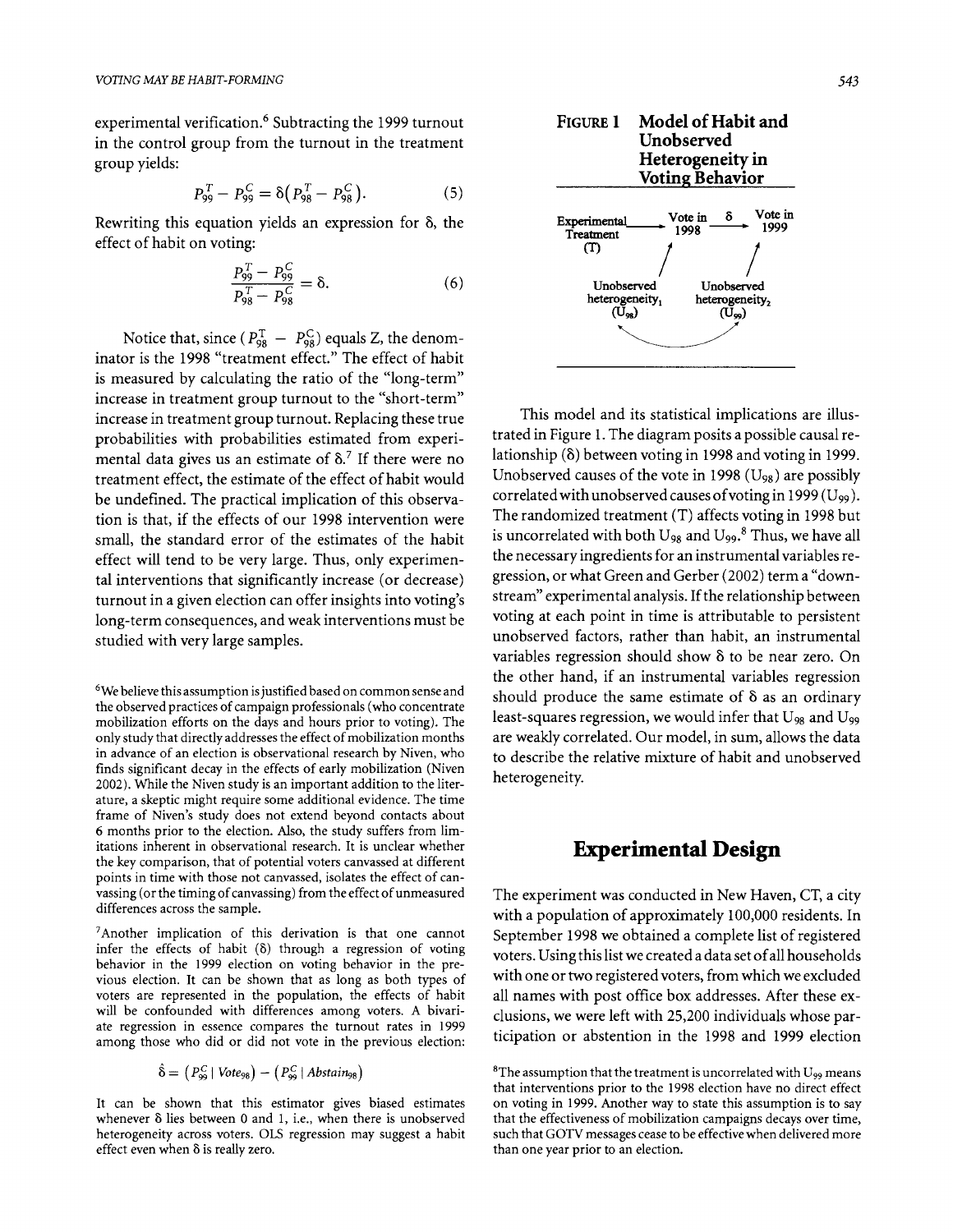|                         | No Personal<br>Canvassing | Personal<br>Canvassing |
|-------------------------|---------------------------|------------------------|
| Number of Mailings Sent |                           |                        |
| None (Control Group)    | 10,073                    | 2,492                  |
| One                     | 3,309                     | 778                    |
| Two                     | 3,515                     | 826                    |
| Three                   | 3,353                     | 854                    |
| Total                   | 20,250                    | 4,950                  |

#### **TABLE 1 Assignment to Experimental Conditions**

**Cell entries are the number of subjects in each condition.** 

**could be determined from public records. It turns out that 14.2% of the 28,380 subjects whose names appeared on the voter rolls in 1998 had been dropped from the rolls in 1999. However, this type of attrition has no effect on the results reported below because the attrition rates are almost identical for treatment and control groups.9** 

**The 1998 and 1999 elections in New Haven were only moderately competitive. In 1998, there were no municipal contests, and the major state and federal elections were not close. The congressional incumbent received over 70% of the vote, and the incumbent governor received nearly twice as many votes as his opponent. In 1999, the city held elections for mayor and Board of Alderman. New Haven is heavily Democratic, and the Democratic incumbent mayor had no major party opponent but did face a longshot challenge from a candidate he had defeated soundly in the primary election, who ran as an independent. The mayor won an easy general election victory. Three out of four candidates for the Board of Alderman elections faced no major party opponent, and in only 1 of the 30 races was the victory margin within 10%. The level of campaign activity in 1998 and 1999 was modest, and conversations with local party officials and residents revealed that there was no significant door-to-door canvassing effort either year.** 

**Our experiments were designed to measure the effect of personal canvassing and direct mail appeals on voter turnout. Through a series of independent random assignments, the sample was divided into control and experiment groups. Table 1 shows the sample sizes for the treatment and control groups for the 2 x 4 design of personal canvassing and direct mail treatments. The treatment and control groups for the two experiments overlap. The control group consists of 10,073 respondents who were contacted neither by mail or in person. We assigned 4,950 subjects to the personal-canvassing treatment and 12,635 to receive direct mail.10 Although habit formation manifests itself in subtle changes in voting rates, the large sample sizes used in our experiment enable us to detect these small shifts.** 

Personal-canvassing procedure. Working in collabora**tion with the League of Women Voters, we developed a face-to-face canvassing campaign. During each Saturday and Sunday for four weeks prior to the 1998 election, we sent canvassers out to contact randomly selected registered voters. The canvassers were paid \$20 per hour and were primarily graduate students. The experiment city has a substantial minority population, as well as a significant non-English speaking population. More than half of our canvassers were African American or fluent in Spanish, and when possible canvassers were matched to the racial and ethnic composition of the neighborhoods they worked.** 

**For safety reasons, all canvassers worked in pairs, and canvassing ceased at 5:00, when the sun began to set. This procedure constrained both the pool of available canvassing labor and our ability to contact people who were out during the day. Unlike conventional canvassing efforts, ours targeted specific households rather than entire streets, which meant that more time was devoted to locating addresses and walking from one address to the next. Due to these limitations, canvassers were able to contact 1,462 of the 4,950 (29.5%) people in the personalcanvassing treatment group. Examination of the data by voting ward showed a fairly consistent contact rate across the 29 regions of the city.** 

**In order to test the relative effectiveness of different political messages, we divided the treatment group into three subgroups. The messages were designed to reflect both themes used in actual mobilization appeals and social science explanations of voting. Upon contacting one** 

**<sup>9</sup>Comparing Table 1 above to Table 2 of Gerber and Green (2000) reveals attrition rates of 14.1% among those not assigned to the personal-canvassing condition and 14.6% among those assigned to personal canvassing. Differences in attrition rates across the mail treatment groups are negligible as well. There appears to be no systematic tendency for turnout-enhancing interventions to reduce attrition in our database. We are informed by the city's registrar of voters that nonvoters are not purged from the registration rolls. Instead, a change-of-address postcard is mailed to all registered voters, regardless of their voting participation. If it is returned as undeliverable on successive attempts, those registrants are placed on an inactive list. The experiments did not include voters on the inactive lists.** 

<sup>&</sup>lt;sup>10</sup>The 1998 experiment also involved an intervention in which a **random subset of subjects were called by a commercial phone bank urging them to vote. This treatment did not stimulate voter turnout in 1998, and so we ignore it for purposes of this analysis. Imai's (2002) recent critique of the phone experiment conducted in 1998 thus has no bearing on the results presented here.**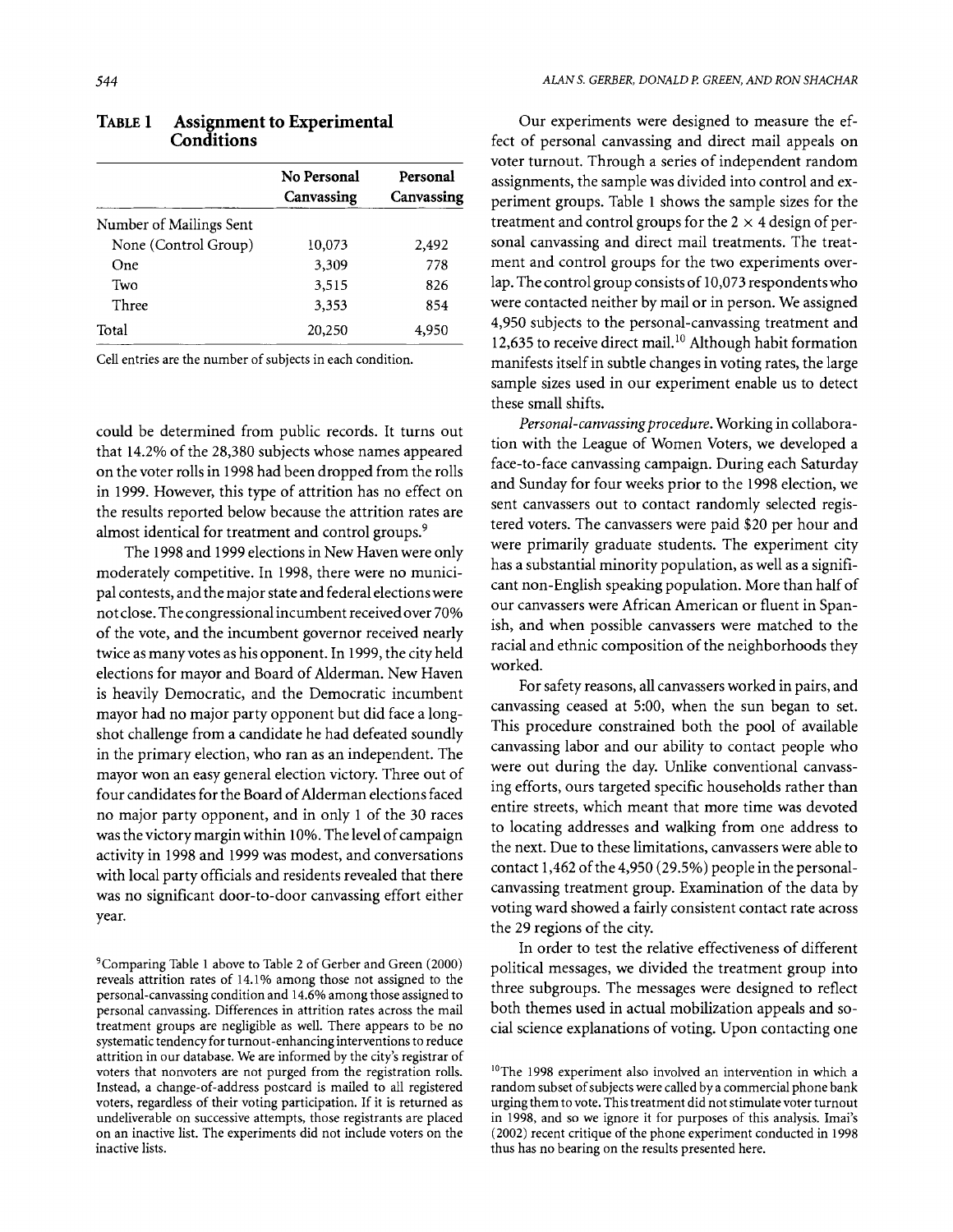**of the names on the treatment list, canvassers read the following introduction:** 

Hi. My name is  $\frac{1}{\sqrt{2}}$ . I'm part of Vote New **Haven'98, a nonpartisan group working together with the League of Women Voters to encourage people to vote. I just wanted to remind you that the elections are being held this year on November 3rd** 

**After appealing either to the citizen's sense of civic duty, neighborhood solidarity, or desire to cast a pivotal**  vote,<sup>11</sup> we sought to estimate the effects of pressing citi**zens to promise to go to the polls. Ordinarily, canvassers closed their appeal by saying, "We hope you'll come out and vote." For a random subset of the treatment group, the closing statement was augmented with the question, "Can I count on you to vote on November 3rd?" Since this variation in wording proved to be nonsignificant, we combine all of those canvassed into a single treatment group for purposes of analysis.** 

**Direct mail. The direct mail experiment was intended to measure the turnout effect of both the number of mailings a voter received and the message conveyed by the mailings. To gauge the effect of varying the number of mailings, we divided the direct mail treatment group into three subgroups and sent these groups 1, 2, or 3 mailings, respectively. As shown in Table 1, each of these three subgroups contained approximately 4,900 persons. The mailings were sent out at three points in time: 15 days before the election, 13 days before the election, and 8 days before the election. The subgroup that was sent three pieces of mail was included on all three mailing dates; the subgroup receiving two mailings was sent mail on the two mailing dates closest to the election, and the remaining subgroup was sent mail eight days before election day. Within each of these groups, we created three additional** 

**subgroups, one set of households for each of the three political messages we tested. (Note that subjects who received a certain appeal through personal canvassing received the same type of appeal by mail.) To avoid sending anyone the same mail piece twice, nine different postcards were required, three for each form of appeal. The postcards were prepared by a professional political consulting firm specializing in political direct mail. All nine treatments**  were three-color,  $8.5 \times 11$  postcards.

#### **Results**

**Both personal canvassing and direct mail had statistically significant effects on voter turnout in 1998. Consider, first, the effects of personal canvassing on voter participation in 1998 depicted in Table 2. Turnout among those in the control group was 48.1%, as compared to 51.1% among those assigned to the personal-canvassing treatment. This three percentage-point gap understates the effects of personal canvassing, since only 29.5% of those in the treatment group were actually contacted. When recalculated to take the contact rate into account, the apparent effect of personal canvassing is**  $(51.1 - 48.1)/295 = 10.2$ **percentage points.** 

**The effects of mail on voter turnout are easier to calculate, since contact rates are not an issue. As one would expect, the effects of mail grew stronger as the number of mailings increased. While one or two postcards had faint effects, a regimen of three mailings appeared to boost turnout by 1.5 percentage points in 1998. A simple linear regression of turnout on the number of mailings rejects the null hypothesis of no effect at p < .05, using a onesided test.** 

**The canvassing and direct mail interventions raised voter turnout in 1998. The question is whether those additional voters were more likely to return to the polls in the mayoral election of 1999. The 1999 election can be characterized as an uneventful reelection of a Democratic incumbent in a city where Democrats hold a large majority of party registrants. The mayor rolled to an easy victory in the Democratic primary, whereupon his primary opponent declared his candidacy as an Independent. Although the mayor was white and his opponent black, this election featured little by way of racial acrimony or mobilization. In our sample of one and two voter households, just 39.4% of those registered went to the polls.** 

**The second column of Table 2 shows that turnout rates in 1999 tended to be higher in the treatment groups. While 39.2% of the control group in the personalcanvassing experiment cast ballots in 1999, 40.3% of the treatment group did so. In the mail experiment, the** 

<sup>&</sup>lt;sup>11</sup> In the *civic duty* condition, the script went on to say "We want to **encourage everyone to do their civic duty and exercise their right to vote. Democracy depends on the participation of our country's citizens." In the close election condition, the script instead contended that "Each year some election is decided by only a handful of votes. Who serves in important national, state, and local offices depends on the outcome of the election, and your vote can make a difference on election day." In the neighborhood solidarity condition, canvassers stated that "Politicians sometimes ignore a neighborhood's problems if the people in that neighborhood don't vote. When politicians see a lot of people turning out to vote, they know they should pay attention to issues important to people who live around here." As is pointed out in Green and Gerber(2000), turnout did not vary to a statistically significant degree depending on the type of message used. Thus, we omit this aspect of the experiment from the presentation. It should be noted, however, that the results we report do not change if interactions are included for different messages.**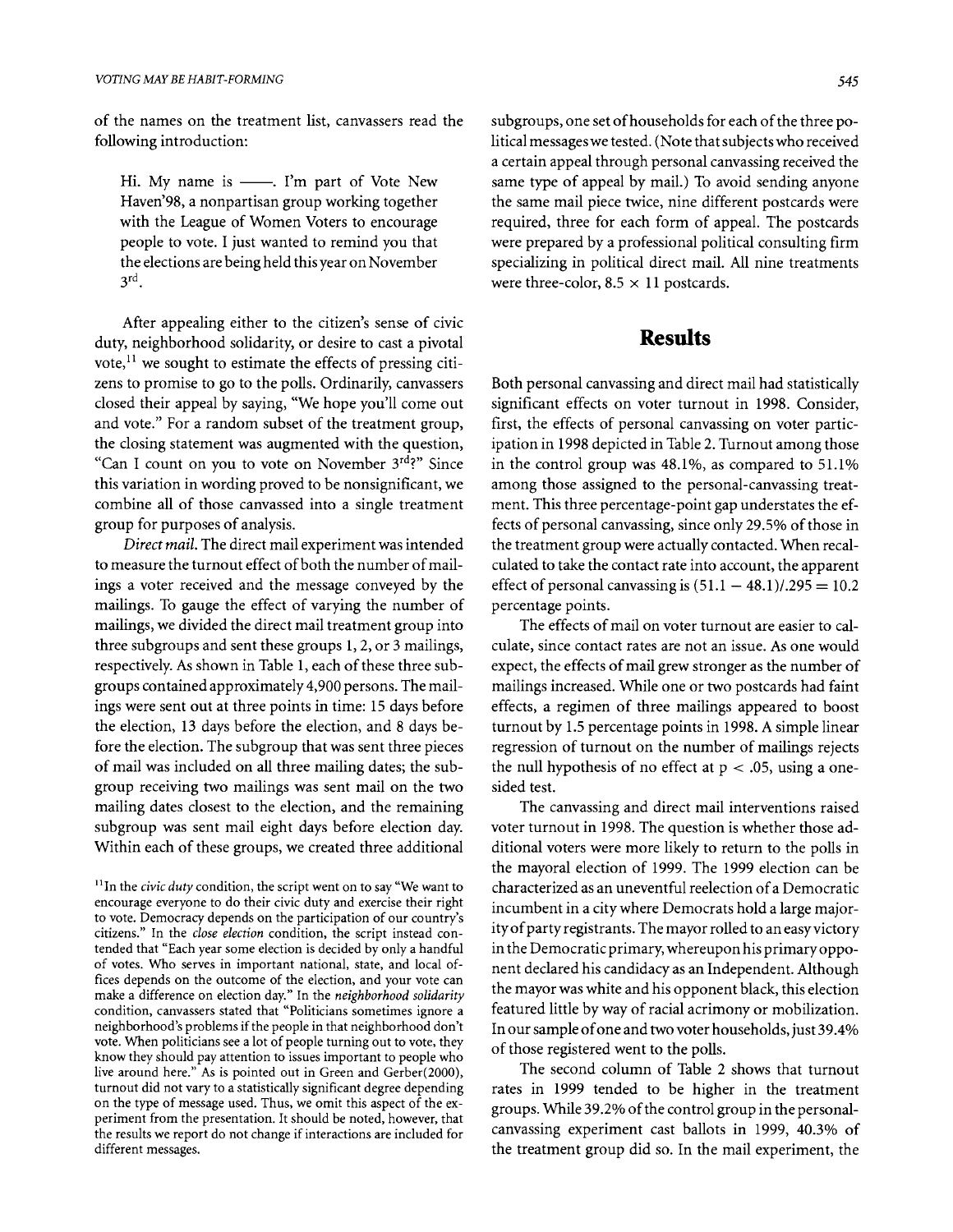|                                    | Percentage<br>Voting in<br>1998 | Percentage<br>Voting in<br>1999 | Number of<br><b>Observations</b> |
|------------------------------------|---------------------------------|---------------------------------|----------------------------------|
| Personal Canvassing Experiment     |                                 |                                 |                                  |
| Subjects in the control group      | 48.1%                           | 39.2%                           | 20,250                           |
| Subjects in the treatment group    | 51.1                            | 40.3                            | 4,950                            |
| Direct Mail Experiment             |                                 |                                 |                                  |
| Subjects in the control group      | 48.5                            | 39.2                            | 12,565                           |
| Subjects sent one piece of mail    | 47.7                            | 38.3                            | 4,087                            |
| Subjects sent two pieces of mail   | 49.0                            | 39.3                            | 4,341                            |
| Subjects sent three pieces of mail | 50.0                            | 41.1                            | 4,207                            |

#### **TABLE 2 Voter Turnout in 1998 and 1999, by Treatment Prior to the 1998 Election**

**TABLE 3 Turnout Rates in 1998 and 1999, Controlling for Turnout in 1996** 

|                                             | <b>Voter Turnout</b> | <b>Voter Turnout</b> |       |
|---------------------------------------------|----------------------|----------------------|-------|
|                                             | in 1998              | in 1999              | N     |
| Abstained or Not on Voter Rolls in 1996     |                      |                      |       |
| Control Group                               | 23.5%                | 19.6%                | 4,568 |
| Treatment Group: Mail                       | 23.5                 | 19.9                 | 4,658 |
| Treatment Group: Personal Canvassing        | 27.5                 | 21.4                 | 1,084 |
| Treatment Group: Mail & Personal Canvassing | 26.0                 | 20.7                 | 1,135 |
| Voted in 1996                               |                      |                      |       |
| Control Group                               | 67.6                 | 54.7                 | 5,505 |
| Treatment Group: Mail                       | 69.8                 | 56.1                 | 5,519 |
| Treatment Group: Personal Canvassing        | 70.7                 | 55.9                 | 1,408 |
| Treatment Group: Mail & Personal Canvassing | 71.2                 | 55.9                 | 1,323 |

**control group voted at a rate of 39.2% in 1999, as compared to 41.1% among those who received three postcards a year earlier. On the whole, the contrast between treatment and control was less marked in 1999 than in 1998, but our experimental interventions seem to have left an enduring imprint.** 

**When looking at persistent differences in turnout rates among experimental groups, it is natural to wonder whether some kind of accident of randomization occurred, whereby more longstanding voters happened to fall into certain treatment groups. It is instructive to note that a similar pattern of results emerges when we control for voting in the 1996 presidential election, prior to our experimental intervention.'2 As Table 3 shows, mail and**  **personal contact stimulated voting in both 1998 and 1999, among those who did not cast ballots in 1996. Those contacted both by mail and in person voted at a rate of 26.0% in the 1998 election, as compared to 23.5% among the control group. In 1999, the corresponding gap was 20.7% versus 19.6%-smaller, but still in the expected direction. This pattern also holds for those who voted in 1996. Regardless of whether subjects were contacted by mail or in person or both, they were more likely to vote in both 1998 and 1999 than comparable subjects in the control group.** 

**To this point, we have limited our inspection of the data to what might be termed a "reduced form" analysis, looking at the relationship between the dependent variable and the experimental treatment groups. Examining the data in this way supports the notion that our treatments had enduring influence, but our specific aim is to examine the effects of voting in 1998 on voting in 1999. This can be done in a preliminary way by lumping all** 

**<sup>&#</sup>x27;2Also, when we use voting in 1996 as the dependent variable, the**  treatments are nonsignificant ( $\chi^2$ , 6 d.f. = 10.0, p > .10), as one **would expect based on random assignment.**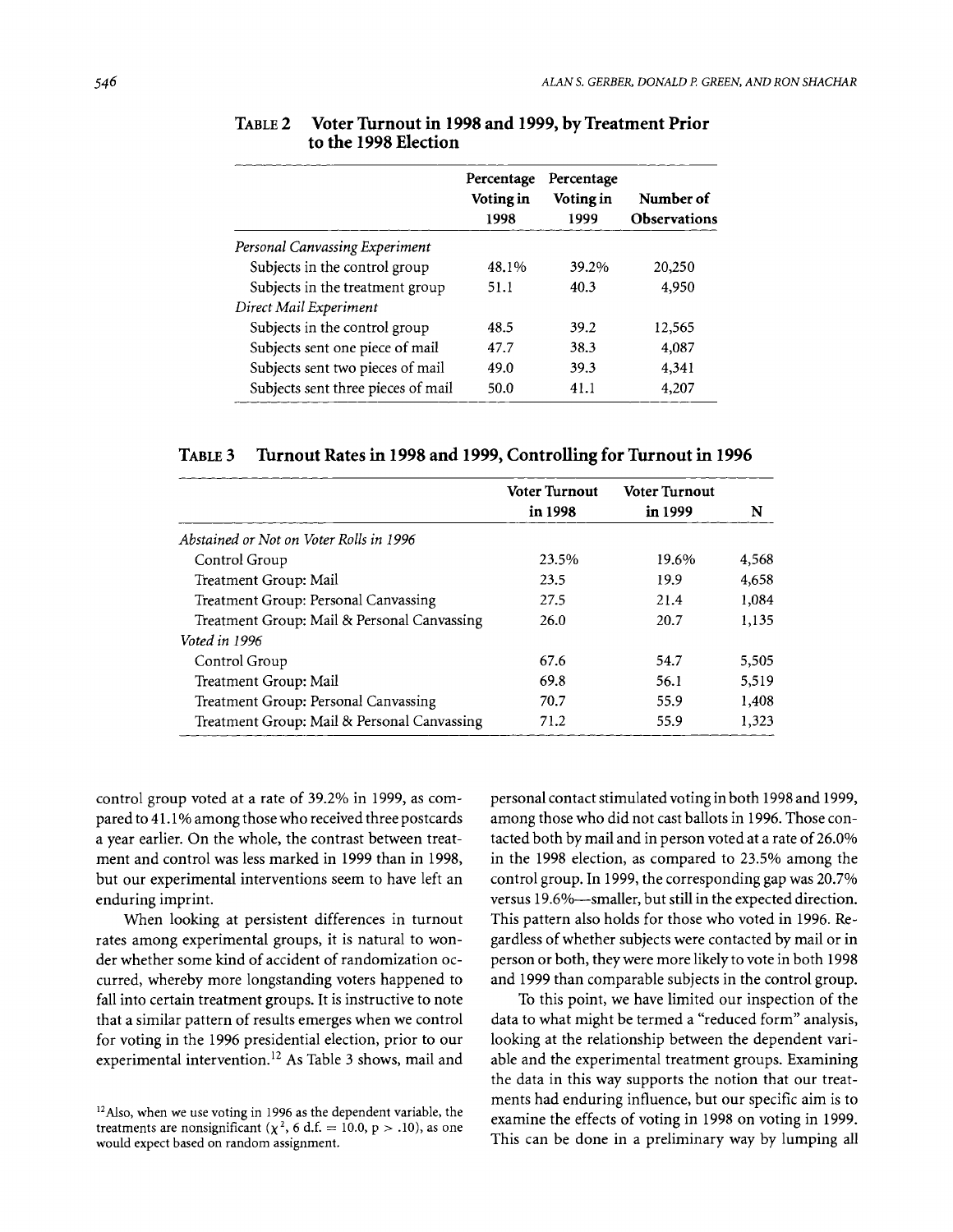**of the treatment groups together and calculating 8. Those who were either canvassed or sent mail turned out at rates of 49.4% and 39.8% in 1998 and 1999. Those who were not contacted in any way turned out at rates of 47.6% and 38.8%. Using Equation 6, we estimate 8 to be 1.0/1.8 = .55. This estimate means that, ceteris paribus, voting in 1998 raised the probability of voting in 1999 by 55 percentage points.** 

**In order to estimate the effects of habit using all of the distinct treatments, we turn to regression analysis. As noted in the previous section, we cannot obtain a reliable estimate of the habit effect by means of an OLS regression of voting in 1999 on voting in 1998, because voting in 1998 is potentially correlated with unmodeled causes of voting in 1999. Therefore, we turn to two-stage least-squares (2SLS) regression, using the experimental treatment groups as the instrumental variables. The first stage model regresses voter turnout in 1998 on the mail and personal-canvassing treatments;13 the second-stage model regresses voter turnout in 1999 on the predicted values from the first-stage equation.** 

**Table 4 reports 2SLS regression estimates of the experimental effects. The coefficient of .467 indicates that voting in 1998 raised the probability of voting in 1999 by 46.7 percentage points. Other things being equal, registered voters who did not vote in 1998 had a 16.6% chance of voting in 1999, as compared to 63.3% among those who voted in 1998. By any standard, this is a very large effect. Its magnitude is all the more remarkable given that instrumental variables estimation eliminate the influence of other factors that might have encouraged voting in both elections. This dramatic shift in probabilities appears to be the result of voting per se.** 

**This finding is little affected by alterations to the statistical model. We reestimated this regression controlling for voting ward, past voting behavior, age, party registration, and the number of persons in the household. If by luck of the draw, random assignment had generated an unusually participatory treatment group, these controls should reduce the size of our estimate. Moreover, by reducing the amount of unexplained variation in voting, these covariates slightly improve the precision with which we estimate the effects of the experimental interventions. As shown in Table 4, adding these control variables to the model slightly increases the effects of voting in 1998, while lowering its standard error. Given an estimate of** 

**TABLE 4 Estimated Effects of Voter Turnout in 1998 on Voter Turnout in 1999** 

|                          | <b>No Covariates</b> | Covariates<br>Included* |
|--------------------------|----------------------|-------------------------|
| Linear Regression (2SLS) |                      |                         |
| Estimate of δ            | .467                 | .504                    |
| Standard error**         | (.202)               | (.184)                  |
| 2-Stage Probit Estimates |                      |                         |
| Estimate of $\delta$     | 1.308                | 1.477                   |
| Standard error**         | (.664)               | (.756)                  |

**\*Covariates: whether the voter cast a ballot in the 1996 general election whether the voter abstained in the 1996 general election (those not registered in 1996 constitute the base category), the number of registered voters in the household, the ward in which the subject lives, age, age squared, and whether the subject is registered with one of the two major parties. The first stage equation of the linear model regresses vote in 1998 on these covariates and the two treatment variables (number of mailings and whether the voter was in the personal canvassing group. The second-stage equation regresses vote in 1999 on the predicted values of this equation and the covariates. The conditional two-stage probit model uses vote in 1998 as a predictor, with controls for these covariates and the regression error in the first-stage regression (see Rivers and Vuong 1988, 353).** 

**\*\*Standard errors for the probit equations were obtained by jackknifing.** 

**.504 with a standard error of .184, we easily reject the null hypothesis that voting in 1998 did nothing to stimulate future voting (p < .05, one-tailed test).** 

**The same finding turns up when we switch from linear regression to a two-stage conditional probit model (Rivers and Vuong 1988). Like the linear model, the twostage probit model corrects for endogeneity and provides consistent estimates of the effects of voting in 1998. Unlike the linear probability model, probit ensures that predicted probabilities of voting lie within the permissible range of zero to one. As Table 4 indicates, the probit estimate for the effect of voting in 1998 on voting in 1999 is 1.308. This coefficient implies that if nonvoters in 1998 had a 16.6% probability of voting in 1999, voters in 1998 had a 63.2% chance of returning to the polls the following year. These figures are virtually identical to the results presented earlier using a linear model. When covariates are added to the model, the probit coefficient rises to 1.48, and its standard error rises slightly. Again, we easily reject the null hypothesis that voting in 1998 had no effect on voting in 1999**   $(p < .05)$ .

**These results suggest that the reason voting behavior is correlated over time is not simply that the background factors that cause people to vote at one point in time reassert their influence during each subsequent election. In addition to the continuities created by** 

**<sup>&#</sup>x27;3The mail treatment is coded as the number of mailings that a person received. The personal-canvassing treatment was coded as a dummy variable. Vote in 1998 was regressed on the treatment variables, and then vote in 1999 was regressed on the predicted values of vote in 1998, with appropriate corrections to the standard errors.**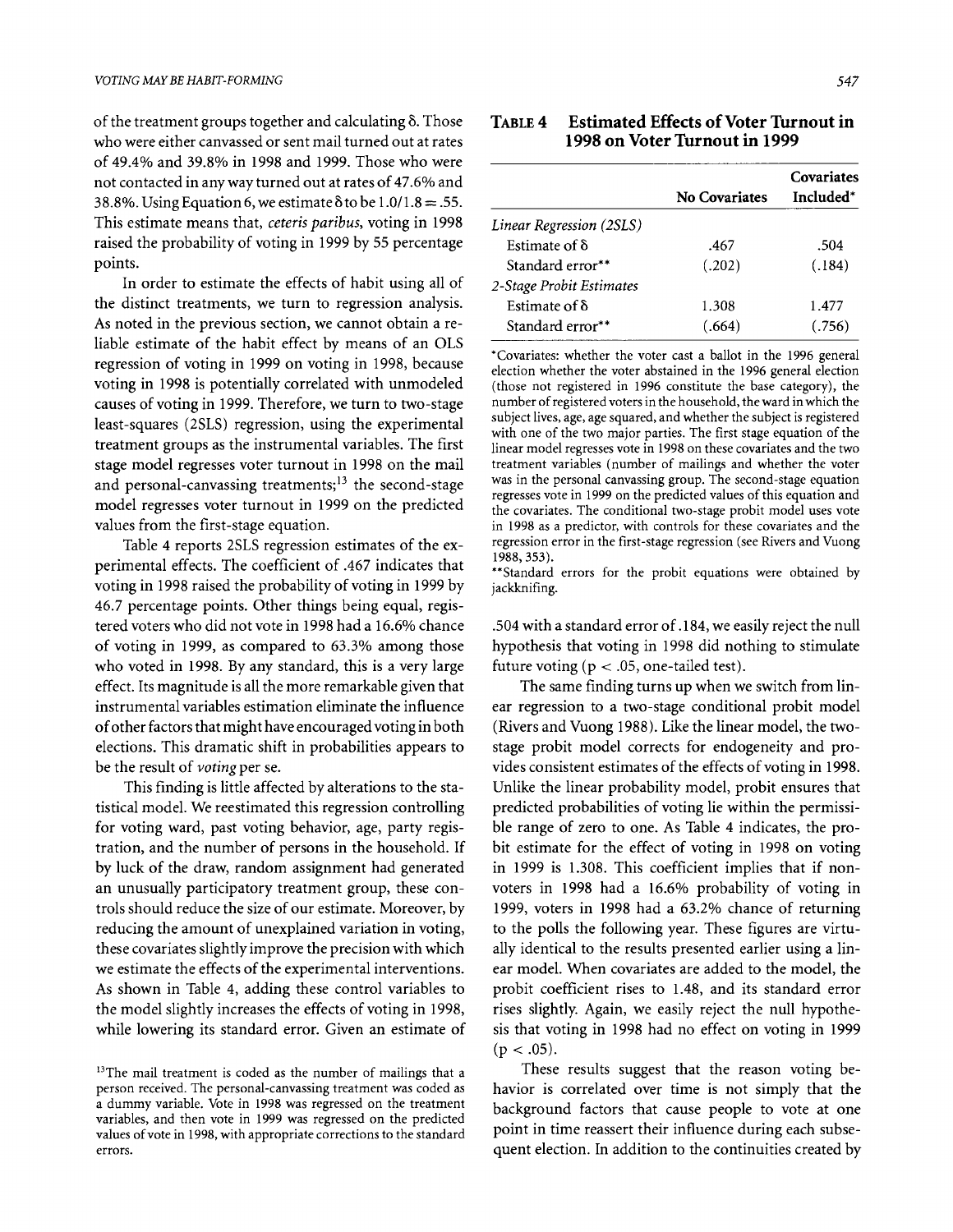**socio-psychological and environmental influences, voting and nonvoting per se appear to create behavioral patterns that persist over time. This conclusion, while supported by the empirical results, requires some caution. Our experimental results measure the effect of voting in one election on participation rates in the next election. The longterm effects, as well as the generality of the experimental findings, are still a matter of speculation. However, the pattern observed here has intriguing testable implications.**  When patterns of behavior are disrupted-an older, well**educated, partisan skips an election or a younger, poorly educated unaffiliated voter makes her first trip to the polls-subsequent probabilities of voting may be altered dramatically.** 

# **Why Do Habits Form?**

**The statistical evidence presented here and in previous research suggests that voting affects the probability of voting in subsequent elections. Now that this pattern has been observed in a range of experimental and nonexperimental analyses, subsequent studies should begin to investigate various explanations for the apparent persistence in voting behavior. Four hypotheses suggest themselves.** 

- **1. The political environment reinforces one's level of political participation. Voters receive much more attention from parties, candidates, and issue activists than do nonvoters. When a registered voter fails to go to the polls, he or she becomes less likely to attract the attention of the campaign, whether through direct mail, phone calls, or canvassing. Voting is self-reinforcing, by this account, because parties and interest groups have an incentive to focus their attention on active voters.**
- **2. Voting alters certain broad psychological orientations known to influence voter turnout, such as feelings of civic obligation, level of partisanship, or interest in politics. This kind of argument is consistent with Finkel's (1985) finding that political participation alters one's sense of political efficacy.**
- **3. Going to the polls alters what Fishbein and Ajzen (1975) call "conative attitudes" toward voting, that is, positive or negative feelings about engaging in the act of voting itself. The registered nonvoter may regard going to the polls with a certain amount of apprehensiveness. (Will I know how to work the voting machine? Will I know which line to stand in?) Like internal efficacy, this orientation concerns one's selfconfidence in a political environment, but it does so**

**with a much higher degree of specificity. Internal efficacy is typically operationalized and measured with items like "politics is too complicated for me to understand," whereas conative attitudes toward voting address the issue of whether the image conjured up by the prospect of voting is attractive or aversive.** 

**4. Civic participation subtly alters the way that citizens look at themselves. Going to the polls confirms and reinforces one's self-image as a civic-minded, politically involved citizen. The more one votes, the more one comes to regard going to the polls as "what people like me do on election day." Conversely, abstention weakens this self-conception and the feelings of obligation that grow out of it. In this respect, abstention desensitizes in much the same way that violations of social norms in general reduce inhibitions about subsequent norm violations (Tyler 1990).** 

**These four hypotheses have quite different empirical implications. The first suggests that the observed persistence in voting behavior is not due to habit in the ordinary sense of the term. Instead of increasing the voter's taste for political participation, voting triggers forces in the environment, which in turn stimulate future voting. Reminiscent of the Alcoholics Anonymous slogan "Bring your body and your mind will follow," the latter three hypotheses each involve the psychological repercussions of voting behavior. Let us briefly take up each in turn, commenting on the ways that they might tested using experimental and nonexperimental data.** 

**The first hypothesis is the easiest to test. If campaign activity accounts for voting habits, two things must be true. Voting in one election must alter the amount of attention that a citizen receives from campaigns, and this attention must significantly increase the chances of voting in the next election. It is unclear how the former supposition comports with the observed behavior of political campaigns. In jurisdictions where campaigns have easy access to voting records, they sometimes tailor their campaign activity to target "active" voters, although their efforts to increase turnout also concentrate on party registrants who fail to vote regularly. An experimental test would be to survey respondents in a turnout experiment, asking them to describe their campaign contacts prior to the second election, while a nonexperimental test would be to examine the persistence in voting patterns in jurisdictions with varying levels of political communication and mobilization activity. The latter part of this proposition concerns the effectiveness of partisan mobilization. Even the most generous estimates of the effects of face-to-face partisan mobilization (Eldersveld 1956; Miller, Bositis, and Baer 1981) place it well below the fifty percentage-point increase we see in voter turnout as the result of past voting.**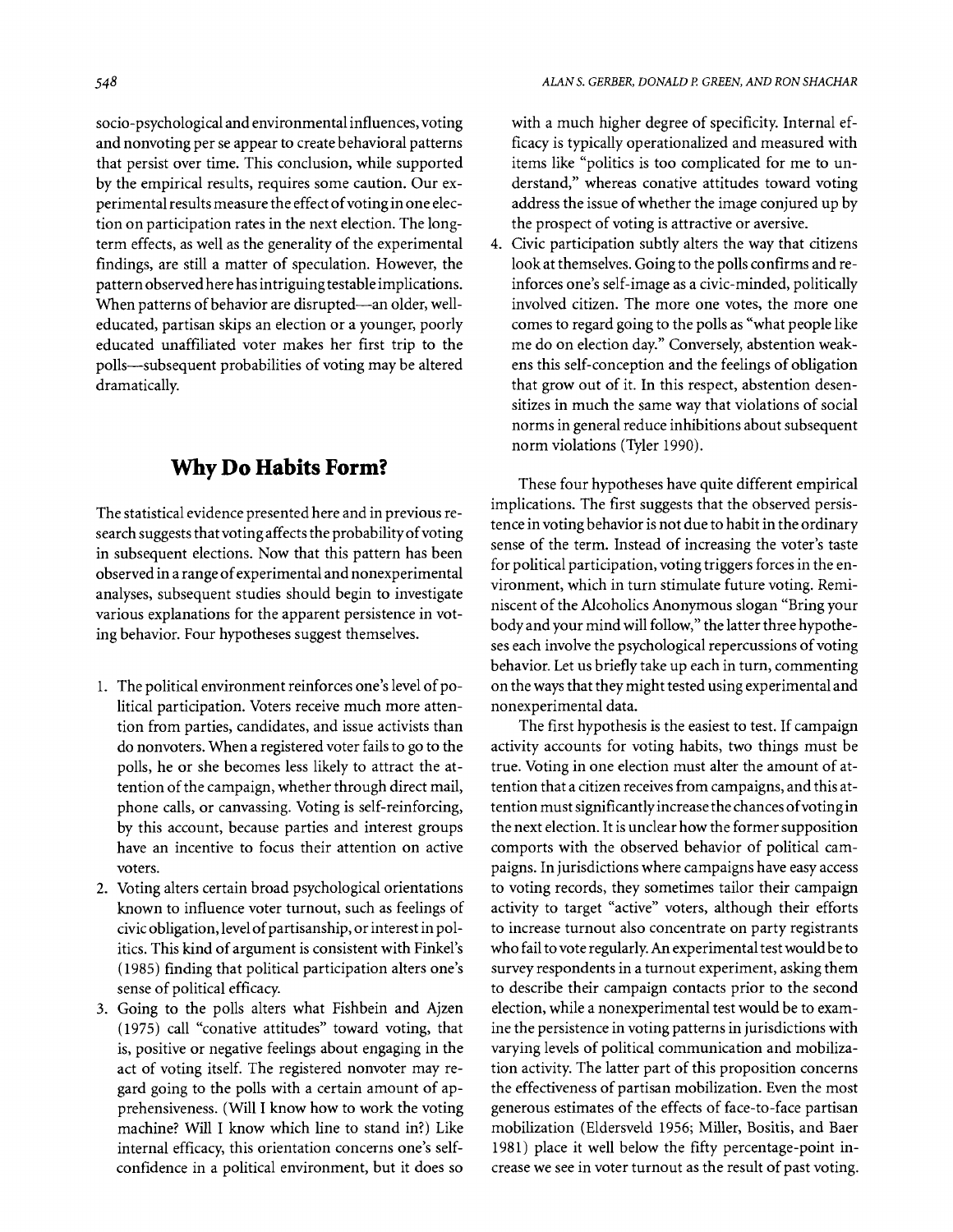**More common campaign tactics, such as phone calls and direct mail, seem to have much weaker effects (Gerber and Green 2000). Thus, while campaign attention could in theory account for part of the habit effect, it seems unlikely to account for a substantial portion of it.** 

**Scholars working with survey data have posited a reciprocal causal link between political participation and broad political attitudes. The more one participates, the more likely one is to feel that one's participation is meaningful and important. And the more efficacious one feels, the more likely one is to go to the polls. This proposition is certainly testable in the context of a voter-turnout experiment. Any intervention that raises turnout should also heighten feelings of political efficacy, trust, interest in politics, or other attitudes conducive to voter participation. Thus, a post-election survey should reveal significant differences between treatment and control groups. Again, existing research casts doubt on whether this mechanism is sufficiently powerful to account for the observed degree of behavioral persistence in voting. As Cassell and Luskin (1988) point out, although these political orientations have in some cases changed markedly over time, cross-sectional survey evidence shows them to be fairly**  limited explanations of voting---too limited to explain ei**ther the sizeable trends in turnout since the 1960s or the dramatic shifts we witness in the wake of an experimental intervention.** 

**Less is currently known about conative attitudes concerning voting. Focus group interviews seem to suggest that nonvoters are apprehensive about going to the polls, working the voting machines, and the like (National Association of Secretaries of State 1999). It may be that habits form in large part because, through repetition, people grow comfortable with certain types of activity. Conative attitudes about voting tend not to be assessed in conventional surveys, which generally seek to explain voting by reference to more distal causes, such as partisanship or interest in the campaign. As a result, little is known about how people feel about the act of voting itself or how it changes in the wake of voting. Again, this question could be assessed using post-treatment surveys to gauge the effects of increased participation on conative attitudes.** 

**Finally, habit may be explained as an outgrowth of changed self-perceptions. Those who vote come to think of themselves as voters, while those who abstain shrug off this role and its attendant obligations. One interesting implication of this hypothesis is that the schedule of frequent and often low-salience elections typical of the United States contributes to the breakdown of voting habits by offering many opportunities for abstention. Sleepy local elections, by this logic, are akin to gateway drugs, eroding citizens' sense of themselves as involved participants in elections. This proposition is difficult to test using existing**  **survey data, which seldom if ever explore the self-images of citizens with respect to voting. Nevertheless, the empirical implications are fairly straightforward: high-turnout elections should increase the proportion of the electorate who describe themselves as "voters," a self-perception that would be expected to persist over time and to predict subsequent voting rates.** 

## **Conclusion**

**This article makes three contributions to the study of political and social behavior. The first is methodological. Throughout the social sciences, habit is adduced to explain behaviors ranging from blood donation to tax compliance to drug use, but rarely has habit been studied in a rigorous fashion. The present study illustrates how randomized field experimentation enables researchers to isolate the causative role of habit. The key insight is that any randomized intervention that produces a change in behavior sets the stage for subsequent investigation of behavioral persistence.** 

**Second, our findings demonstrate the profound influence of current behavior on subsequent behavior, at least in the short term. To put our results in perspective, compare the 47 percentage-point effect of past voting to the effects of leading demographic or social-psychological predictors of voting. For example, in their seminal study of voter turnout in the 1972 election, Wolfinger and Rosenstone (1980, 24, 47) found that a 26 percentagepoint gap separated those with some high school education from those with postgraduate education. Similarly, citizens in their 80s voted at rates that are approximately 30 percentage points higher than voters in their 20s, controlling for education and other demographic characteristics (1980, 42, 124). The fact that the estimated effects of habit exceed even these enormous group differences merits further investigation into the magnitude and duration of voting habits.** 

**Finally, our study suggests the importance of taking long-term effects into account when assessing the behavioral consequences of campaigns. To date, studies of voter mobilization have examined only whether contact with campaigns stimulates voter participation in the current election. Our results imply that the long-term effects of campaign contact maybe equally important. If the effects of habit decay geometrically over successive elections, a mobilization campaign that stimulates 1000 people to vote in the current election produces an additional 887 votes in elections that follow.14 Conversely, any change in** 

**<sup>14</sup>Using the estimate of .467 in the first column of Table 1, we calculate that the cumulative effects of a raising turnout by one vote to be .467 + .467<sup>2</sup> +**  $\cdots$  **= .467/(1 – .467)**  $\approx$  **.887.**